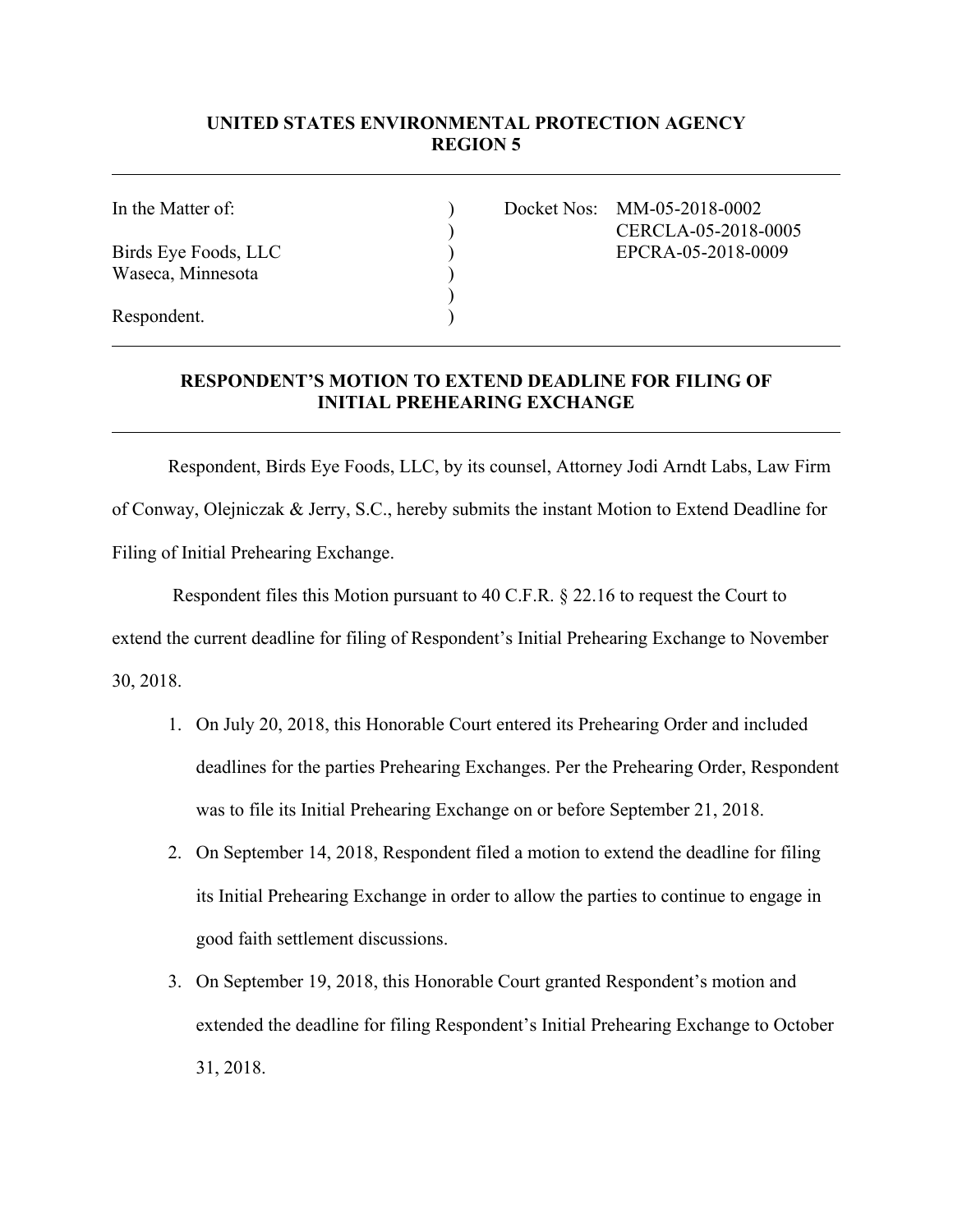- 4. Since September 19, 2018, the parties have continued to engage in good faith settlement discussions, which included the exchange of technical information. As of today's date, the parties believe they have a settlement in principle. The parties are working on the final details which they expect to have completed within the next few weeks.
- 5. In the meantime, the parties have learned that the parent company of Birds Eye Foods, LLC is being acquired by another corporate entity; the transaction is expected to close on or before October 31, 2018. As a result of this transaction, Birds Eye Foods, LLC will need to submit the proposed settlement terms to the acquiring company for formal review and approval. This will require additional time that the parties had not anticipated when Respondent filed its first request for an extension of time.
- 6. The pending acquisition of Birds Eye Foods, LLC and its parent company, Pinnacle Foods, may also raise some additional legal questions that the parties need to address prior to filing a consent decree with this Court.
- 7. Respondent's counsel has conferred with Complainant's counsel concerning this motion and Complainant does not oppose Respondent's motion.

WHEREFORE, Respondent requests the Court to extend the deadline for filing of

Respondent's Initial Prehearing Exchange from October 31, 2018 to November 30, 2018.

Dated this 18<sup>th</sup> day of October, 2018.

 LAW FIRM OF CONWAY OLEJNICZAK & JERRY, S.C. Attorneys for Respondent, Birds Eye Foods, LLC

 By: s/Jodi Arndt Labs Jodi Arndt Labs (WI State Bar #1003359)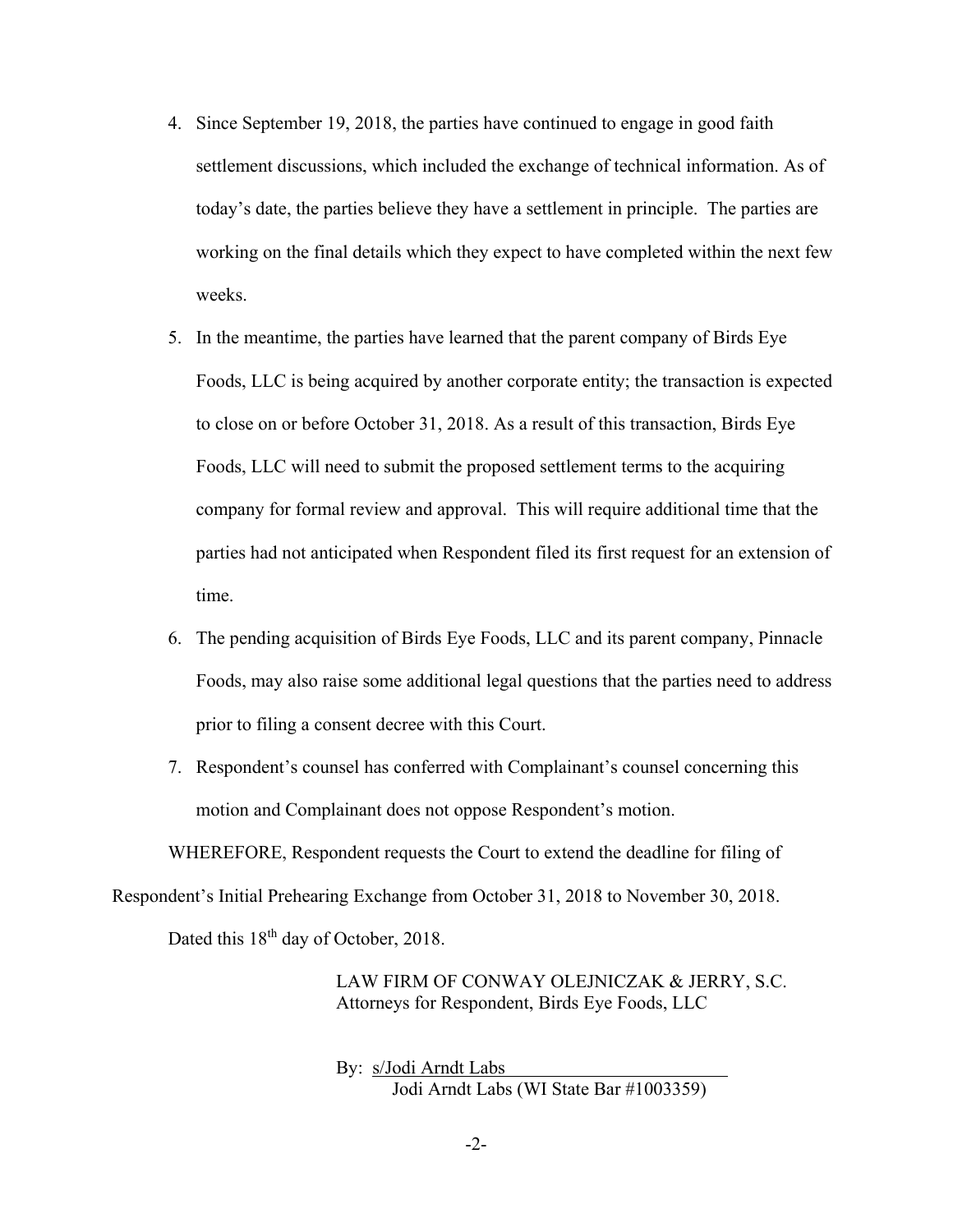# ADDRESS/CONTACT INFORMATION:

231 South Adams Street Green Bay, WI 54301 P.O. Box 23200 Green Bay, WI 54305-3200 Telephone: (920) 437-0476 Facsimile: (920) 437-2868 jodi@lcojlaw.com